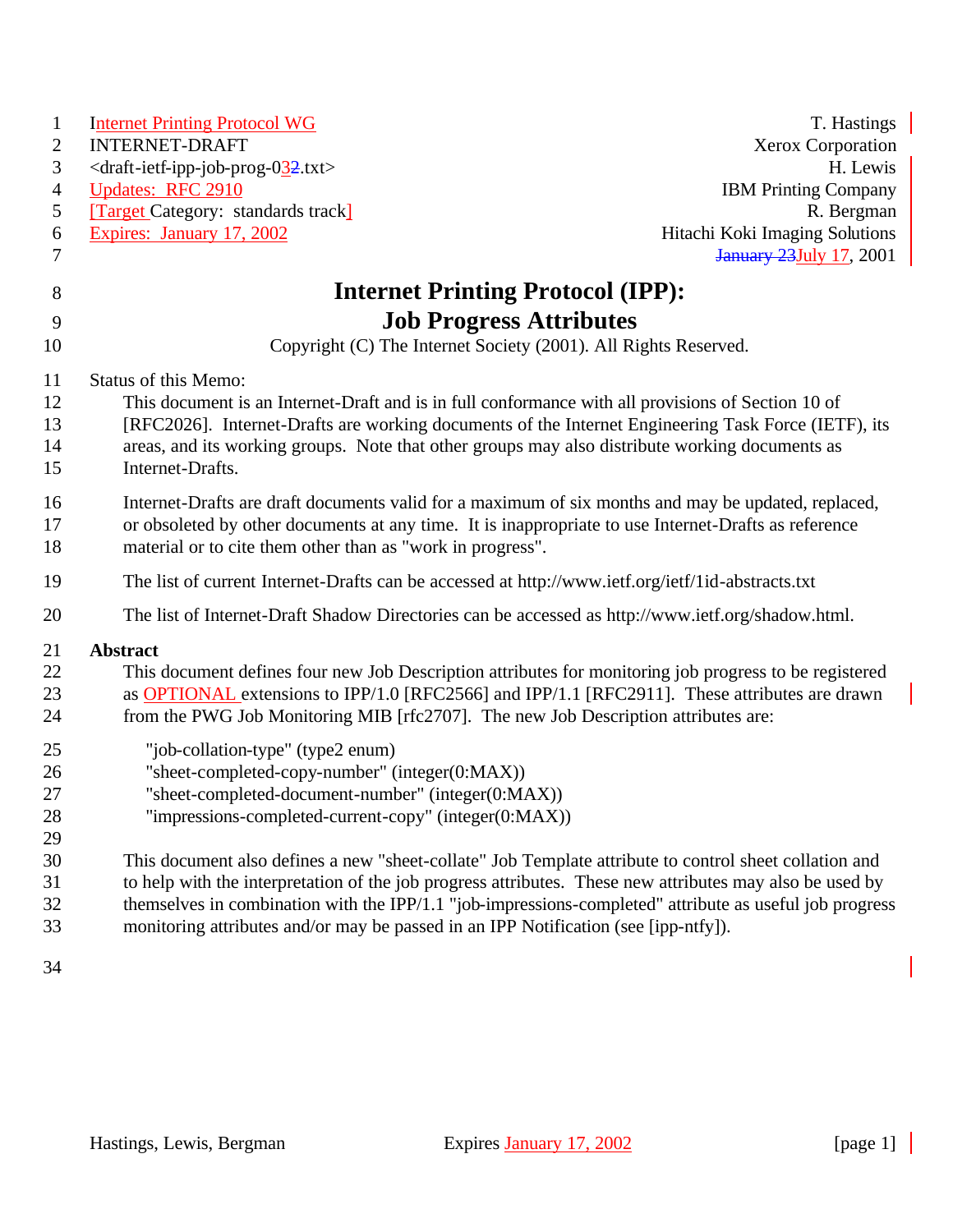- The full set of IPP documents includes: Design Goals for an Internet Printing Protocol [RFC2567] 36 Rationale for the Structure and Model and Protocol for the Internet Printing Protocol [RFC2568] Internet Printing Protocol/1.1: Model and Semantics [RFC2911] Internet Printing Protocol/1.1: Encoding and Transport [RFC2910] **Internet Printing Protocol/1.1: Implementer's Guide [ipp-iig]** 40 Mapping between LPD and IPP Protocols [RFC2569] 41 Internet Printing Protocol/1.0 & 1.1: Event Notification Specification [ipp-ntfy] The "Design Goals for an Internet Printing Protocol" document takes a broad look at distributed 44 printing functionality, and it enumerates real-life scenarios that help to clarify the features that need to be included in a printing protocol for the Internet. It identifies requirements for three types of users: end users, operators, and administrators. It calls out a subset of end user requirements that are satisfied 47 in IPP/1.0. A few OPTIONAL operator operations have been added to IPP/1.1. The "Rationale for the Structure and Model and Protocol for the Internet Printing Protocol" document 49 describes IPP from a high level view, defines a roadmap for the various documents that form the suite of **IPP** specification documents, and gives background and rationale for the IETF working group's major 51 decisions. The "Internet Printing Protocol/1.1: Model and Semantics" document describes a simplified model with 53 abstract objects, their attributes, and their operations that are independent of encoding and transport. It introduces a Printer and a Job object. The Job object optionally supports multiple documents per Job. It also addresses security, internationalization, and directory issues. The "Internet Printing Protocol/1.1: Encoding and Transport" document is a formal mapping of the abstract operations and attributes defined in the model document onto HTTP/1.1 [RFC2616]. It defines the encoding rules for a new Internet MIME media type called "application/ipp". This document also 59 defines the rules for transporting over HTTP a message body whose Content-Type is "application/ipp". This document defines a new scheme named 'ipp' for identifying IPP printers and jobs. The "Internet Printing Protocol/1.1: Implementer's Guide" document gives insight and advice to implementers of IPP clients and IPP objects. It is intended to help them understand IPP/1.1 and some of the considerations that may assist them in the design of their client and/or IPP object implementations. For example, a typical order of processing requests is given, including error checking. Motivation for some of the specification decisions is also included. The "Mapping between LPD and IPP Protocols" document gives some advice to implementers of gateways between IPP and LPD (Line Printer Daemon) implementations. The "Event Notification Specification" document defines OPTIONAL operations that allow a client to subscribe to printing related events. Subscriptions include "Per-Job subscriptions" and "Per-Printer subscriptions". Subscriptions are modeled as Subscription objects. Four other operations are defined for subscription objects: get attributes, get subscriptions, renew a subscription, and cancel a 72 subscription.
-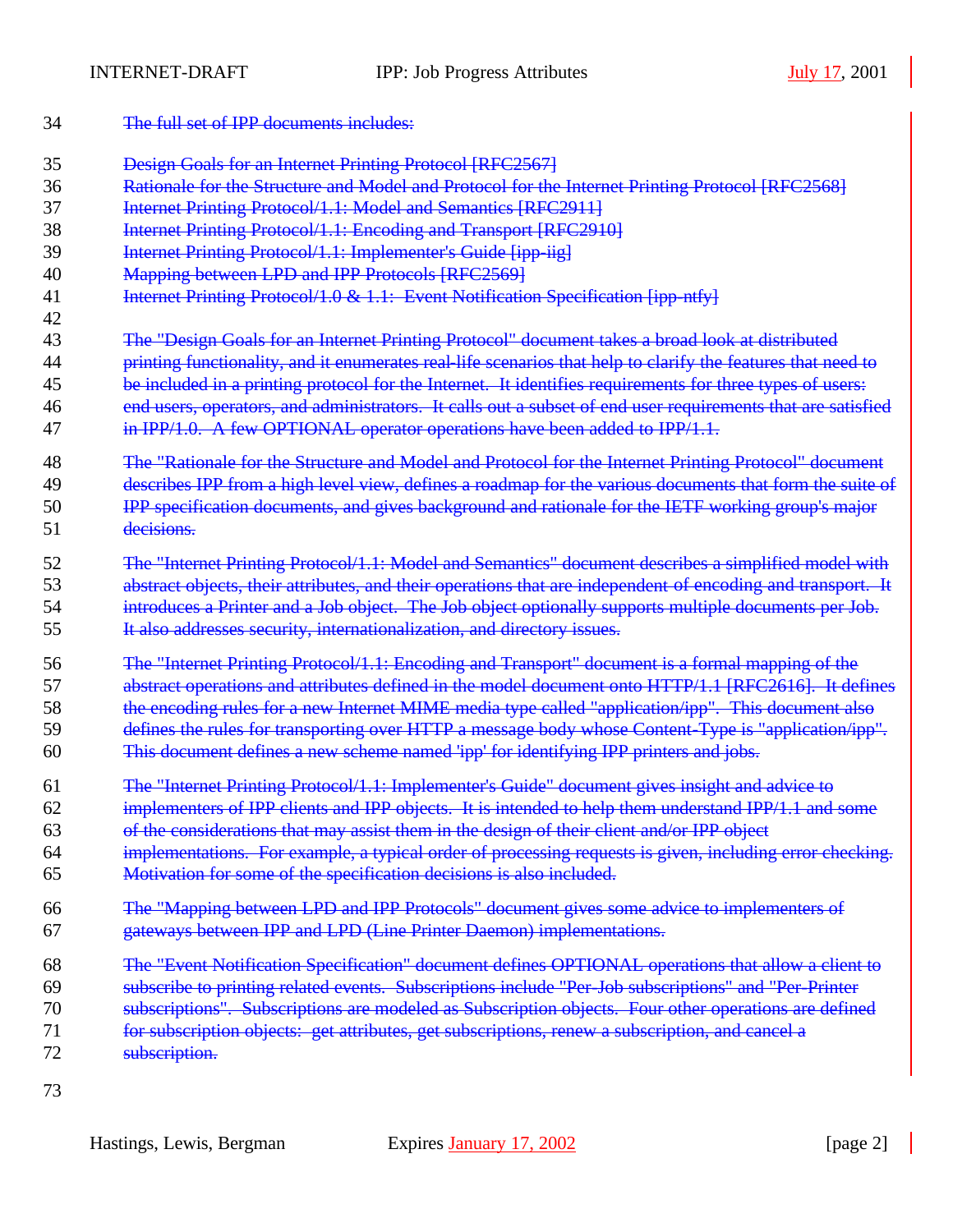#### **TABLE OF CONTENTS** 74

| 75                         |  |
|----------------------------|--|
| 76<br>77<br>78             |  |
| 79<br>80                   |  |
| 81<br>82<br>83<br>84<br>85 |  |
| 86                         |  |
| 87                         |  |
| 88                         |  |
| 89                         |  |
| 90                         |  |
| 91                         |  |
| 92                         |  |
| 93<br>94                   |  |

 $\blacksquare$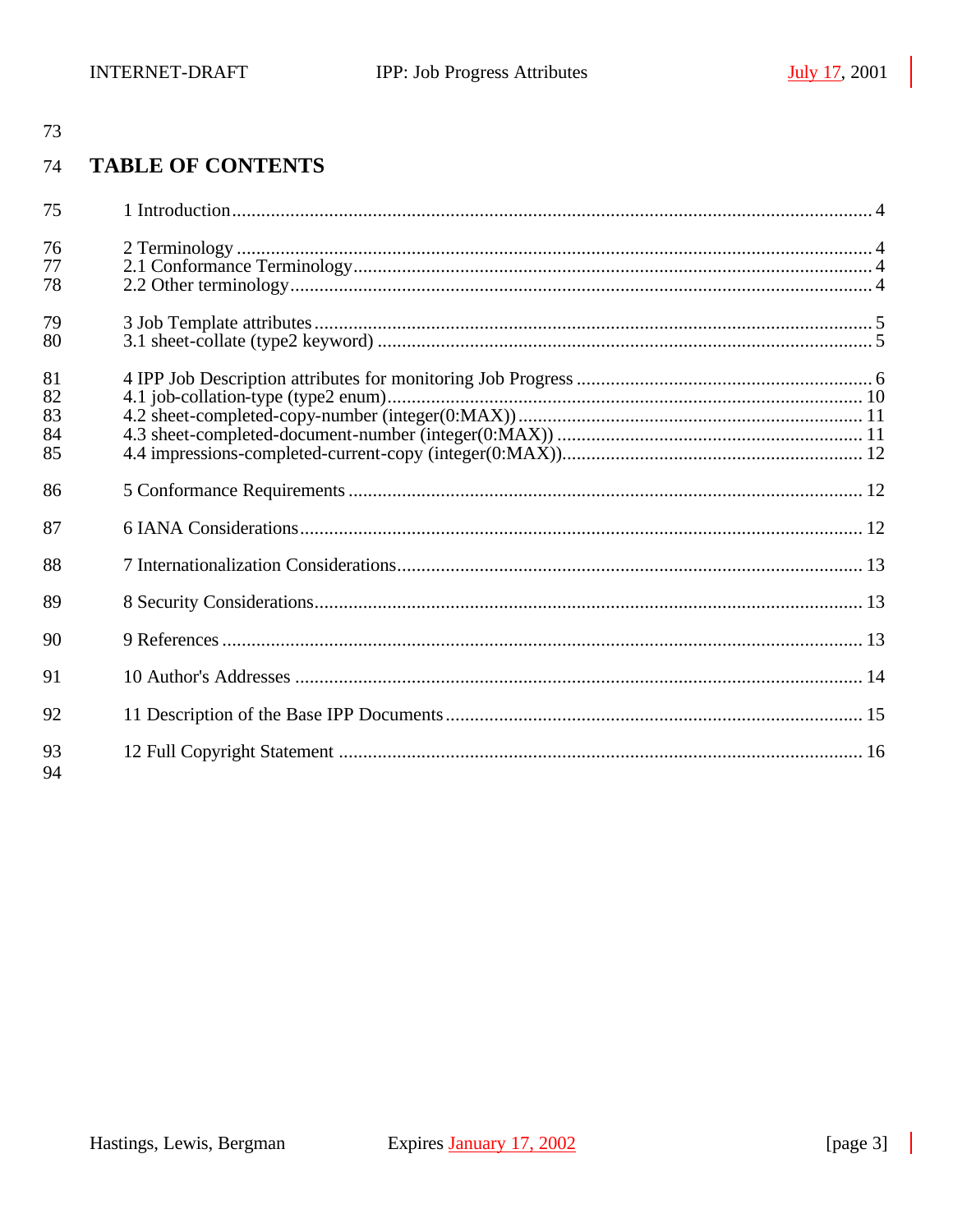### 95 **1 Introduction**

| 96  | This document defines four new Job Description attributes for monitoring job progress to be registered   |
|-----|----------------------------------------------------------------------------------------------------------|
| 97  | as OPTIONAL extensions to IPP/1.0 [RFC2566] and IPP/1.1 [RFC2911]. These attributes are drawn            |
| 98  | from the PWG Job Monitoring MIB [rfc2707]. See section 11 for a description of the base IPP              |
| 99  | documents. The new Job Description attributes are:                                                       |
| 100 | "job-collation-type" (type2 enum)                                                                        |
| 101 | "sheet-completed-copy-number" (integer $(0:MAX)$ )                                                       |
| 102 | "sheet-completed-document-number" (integer(0:MAX))                                                       |
| 103 | "impressions-completed-current-copy" (integer(0:MAX))                                                    |
| 104 |                                                                                                          |
| 105 | This document also defines a new "sheet-collate" Job Template attribute to control sheet collation and   |
| 106 | to help with the interpretation of the job progress attributes. These new attributes may also be used by |
| 107 | themselves in combination with the IPP/1.1 "job-impressions-completed" attribute as useful job progress  |
| 108 | monitoring attributes and/or may be passed in an IPP Notification (see [ipp-ntfy]).                      |

### 109 **2 Terminology**

110 This section defines terminology used throughout this document.

#### 111 **2.1 Conformance Terminology**

- 112 Capitalized terms, such as MUST, MUST NOT, REQUIRED, SHOULD, SHOULD NOT, MAY,
- 113 NEED NOT, and OPTIONAL, have special meaning relating to conformance as defined in RFC 2119
- 114 [RFC2119] and [RFC2911] section 12.1. If an implementation supports the extension defined in this
- 115 document, then these terms apply; otherwise, they do not. These terms define conformance to *this*
- 116 *document only*; they do not affect conformance to other documents, unless explicitly stated otherwise.

#### 117 **2.2 Other terminology**

- 118 This document uses terms such as Job object (or Job), IPP Printer object (or Printer), "operation",
- 119 "attribute", "keyword", "support", and "impression". These terms have special meaning and are defined
- 120 in the model terminology [RFC2911] section 12.2.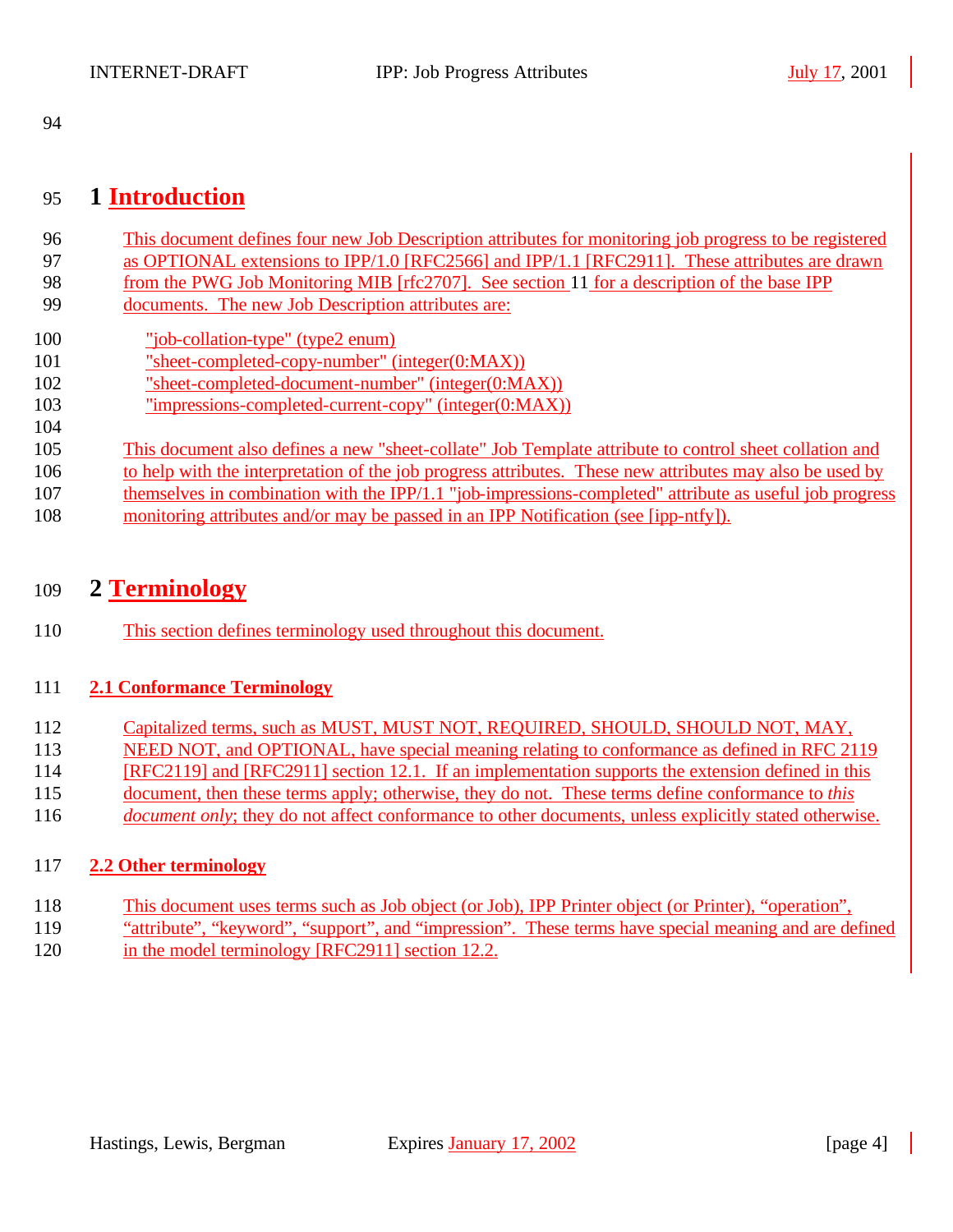# **3 Job Template attributesNew Job Template attribute**

#### **3.1 sheet-collate (type2 keyword)**

| 123                                                  |                                                                                                                                                                                                                                                                                                                                                                                                                                                                                                                                      |                                                                                                                                                                                                                                                                                                                                                                                                                                                                                                                            |                                                                                                                                                                                                                     |
|------------------------------------------------------|--------------------------------------------------------------------------------------------------------------------------------------------------------------------------------------------------------------------------------------------------------------------------------------------------------------------------------------------------------------------------------------------------------------------------------------------------------------------------------------------------------------------------------------|----------------------------------------------------------------------------------------------------------------------------------------------------------------------------------------------------------------------------------------------------------------------------------------------------------------------------------------------------------------------------------------------------------------------------------------------------------------------------------------------------------------------------|---------------------------------------------------------------------------------------------------------------------------------------------------------------------------------------------------------------------|
| 124<br>125<br>126                                    | Job Attribute                                                                                                                                                                                                                                                                                                                                                                                                                                                                                                                        | Printer: Default Value<br>Attribute                                                                                                                                                                                                                                                                                                                                                                                                                                                                                        | Printer: Supported<br>Values Attribute                                                                                                                                                                              |
| 127<br>128<br>129<br>130                             | sheet-collate<br>(type2 keyword)   (type2 keyword)                                                                                                                                                                                                                                                                                                                                                                                                                                                                                   | sheet-collate-default sheet-collate-<br>and the state                                                                                                                                                                                                                                                                                                                                                                                                                                                                      | supported (1setOf<br>type2 keyword)                                                                                                                                                                                 |
| 131<br>132                                           |                                                                                                                                                                                                                                                                                                                                                                                                                                                                                                                                      | are to be in sequence, when multiple copies of the document are specified by the 'copies' attribute.                                                                                                                                                                                                                                                                                                                                                                                                                       | This attribute specifies whether or not the media sheets of each copy of each printed document in a job                                                                                                             |
| 133                                                  | Standard keyword values are:                                                                                                                                                                                                                                                                                                                                                                                                                                                                                                         |                                                                                                                                                                                                                                                                                                                                                                                                                                                                                                                            |                                                                                                                                                                                                                     |
| 134<br>135                                           |                                                                                                                                                                                                                                                                                                                                                                                                                                                                                                                                      | the 'copies' attribute, followed by the next print-stream sheet.                                                                                                                                                                                                                                                                                                                                                                                                                                                           | 'uncollated': each print-stream sheet is printed a number of times in succession equal to the value of                                                                                                              |
| 136<br>137                                           | by the next document copy.                                                                                                                                                                                                                                                                                                                                                                                                                                                                                                           |                                                                                                                                                                                                                                                                                                                                                                                                                                                                                                                            | 'collated': each copy of each document is printed with the print-stream sheets in sequence, followed                                                                                                                |
| 138<br>139<br>140<br>141                             | another copy of each of the six media sheets.                                                                                                                                                                                                                                                                                                                                                                                                                                                                                        | For example, suppose a document produces two media sheets as output, and "copies" is equal to '6',<br>For the 'uncollated' case, six copies of the first media sheet are printed followed by six copies of the<br>second media sheet. For the 'collated' case, one copy of each of the six sheets are printed followed by                                                                                                                                                                                                  |                                                                                                                                                                                                                     |
| 142<br>143<br>144<br>145                             | sorter is implementation dependent.                                                                                                                                                                                                                                                                                                                                                                                                                                                                                                  | or in the same output bin with implementation defined document separation is implementation<br>dependent. Also whether it is achieved by making multiple passes over the job or by using an output                                                                                                                                                                                                                                                                                                                         | Whether the effect of sheet collation is achieved by placing copies of a document in multiple output bins                                                                                                           |
| 146<br>147<br>148<br>149<br>150                      | Note: IPP/1.0 [RFC2566] and IPP/1.1 [RFC2911] is silent on whether or not sheets within documents<br>are collated. The "sheet-collate-supported" Printer attribute permits a Printer object to indicate whether<br>or not it collates sheets with each document and whether it allows the client to control sheet collation.<br>An implementation is able to indicate that it supports uncollated sheets, collated sheets, or both, using<br>the 'uncollated', 'collated', or both 'uncollated' and 'collated' values, respectively. |                                                                                                                                                                                                                                                                                                                                                                                                                                                                                                                            |                                                                                                                                                                                                                     |
| 151<br>152<br>153<br>154<br>155<br>156<br>157<br>158 | document would represent each "set".                                                                                                                                                                                                                                                                                                                                                                                                                                                                                                 | describes the collation of documents, and the "sheet-collate" attribute describes the semantics of<br>collating individual pages within a document. To better explain the interaction between these two<br>of a printed job. For-example, in the case of a ten page single document with collated pages and a<br>request for 50 copies, each of the 50 printed copies of the document constitutes a "set." In the above<br>example if the pages were uncollated, then 50 copies of each of the individual pages within the | This attribute is affected by "multiple-document-handling." The "multiple-document-handling" attribute<br>attributes the term "set" is introduced. A "set" is a logical boundary between the delivered media sheets |
|                                                      |                                                                                                                                                                                                                                                                                                                                                                                                                                                                                                                                      |                                                                                                                                                                                                                                                                                                                                                                                                                                                                                                                            |                                                                                                                                                                                                                     |

The following table describes the interaction of "sheet-collate" with multiple document handling.

 $\mathbf{I}$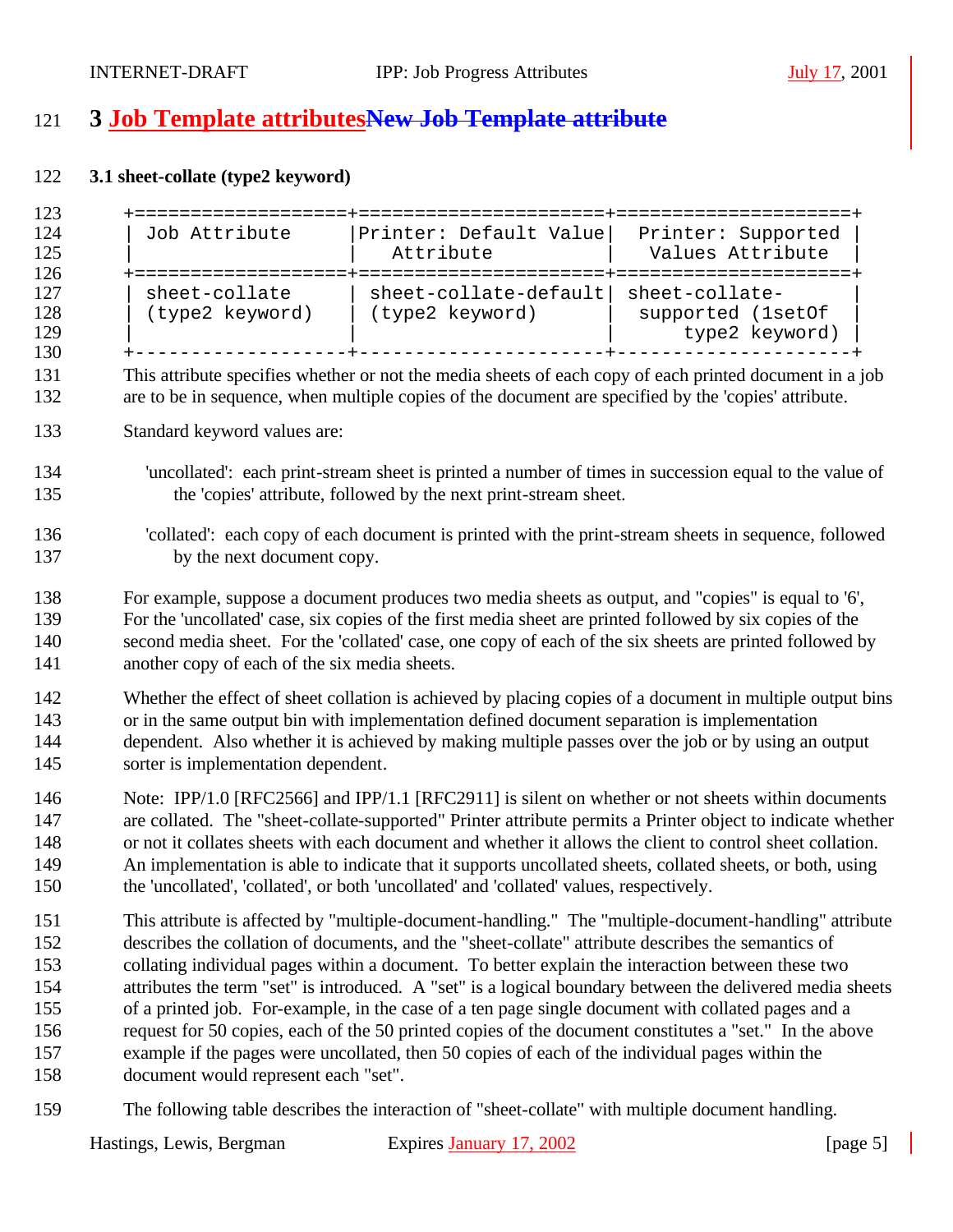| "sheet-collate" | "multiple-document-<br>handling"          | <b>Semantics</b>                                                                                                                              |
|-----------------|-------------------------------------------|-----------------------------------------------------------------------------------------------------------------------------------------------|
| 'collated'      | 'single-document'                         | Each copy of the concatenated documents, with<br>their pages in sequence, represents a "set."                                                 |
| 'collated'      | 'single-document-<br>new-sheet'           | Each copy of the concatenated documents, with<br>their pages in sequence, represents a "set."                                                 |
| 'collated'      | 'separate-documents-<br>collated-copies'  | Each copy of each separate document, with its<br>pages in sequence, represents a "set."                                                       |
| 'collated'      | 'separate-documents-<br>uncollated-copies | Each copy of each separate document, with its<br>pages in sequence, represents a "set."                                                       |
| 'uncollated'    | 'single-document'                         | Each media sheet of the document is printed a<br>number of times equal to the "copies" attribute;<br>which constitutes a "set."               |
| 'uncollated'    | 'single-document-<br>new-sheet'           | Each media sheet of the concatenated documents is<br>printed a number of times equal to the "copies"<br>attribute; which constitutes a "set." |
| 'uncollated'    | 'separate-documents-<br>collated-copies'  | This is a degenerate case, and the printer object<br>MUST reject the job and return the status, "client-<br>error-conflicting-attributes."    |
| 'uncollated'    | 'separate-documents-<br>uncollated-copies | This is a degenerate case, and the printer object<br>MUST reject the job and return the status "client-<br>error-conflicting-attributes."     |

161 From the above table it is obvious that the implicit value of the "sheet-collate" attribute in a printer 162 that does not support the "sheet-collate" attribute, is 'collated.' The semantics of "multiple-163 document-handling" are otherwise nonsensical in the case of separate documents.

# 164 **4 IPP Job Description attributes for monitoring Job Progress**

165 The following IPP Job Description attributes are proposed to be added to IPP through the type2 166 registration procedures. They are useful for monitoring the progress of a job. They are also used at 167 attributes in the notification content in a notification report [ipp-ntfy].

 There are a number of Job Description attributes for monitoring the progress of a job. These objects and attributes count the number of K octets, impressions, sheets, and pages requested or completed. For impressions and sheets, "completed" means stacked, unless the implementation is unable to detect when each sheet is stacked, in which case stacked is approximated when processing of each sheet completes. There are objects and attributes for the overall job and for the current copy of the document currently being stacked. For the latter, the rate at which the various objects and attributes count depends on the sheet and document collation of the job.

- 175 Consider the following four Job Description attributes that are used to monitor the progress of a job's 176 impressions:
- 177 1. "job-impressions-completed" counts the total number of impressions stacked for the job (see 178 [RFC2911] section 4.3.18.2)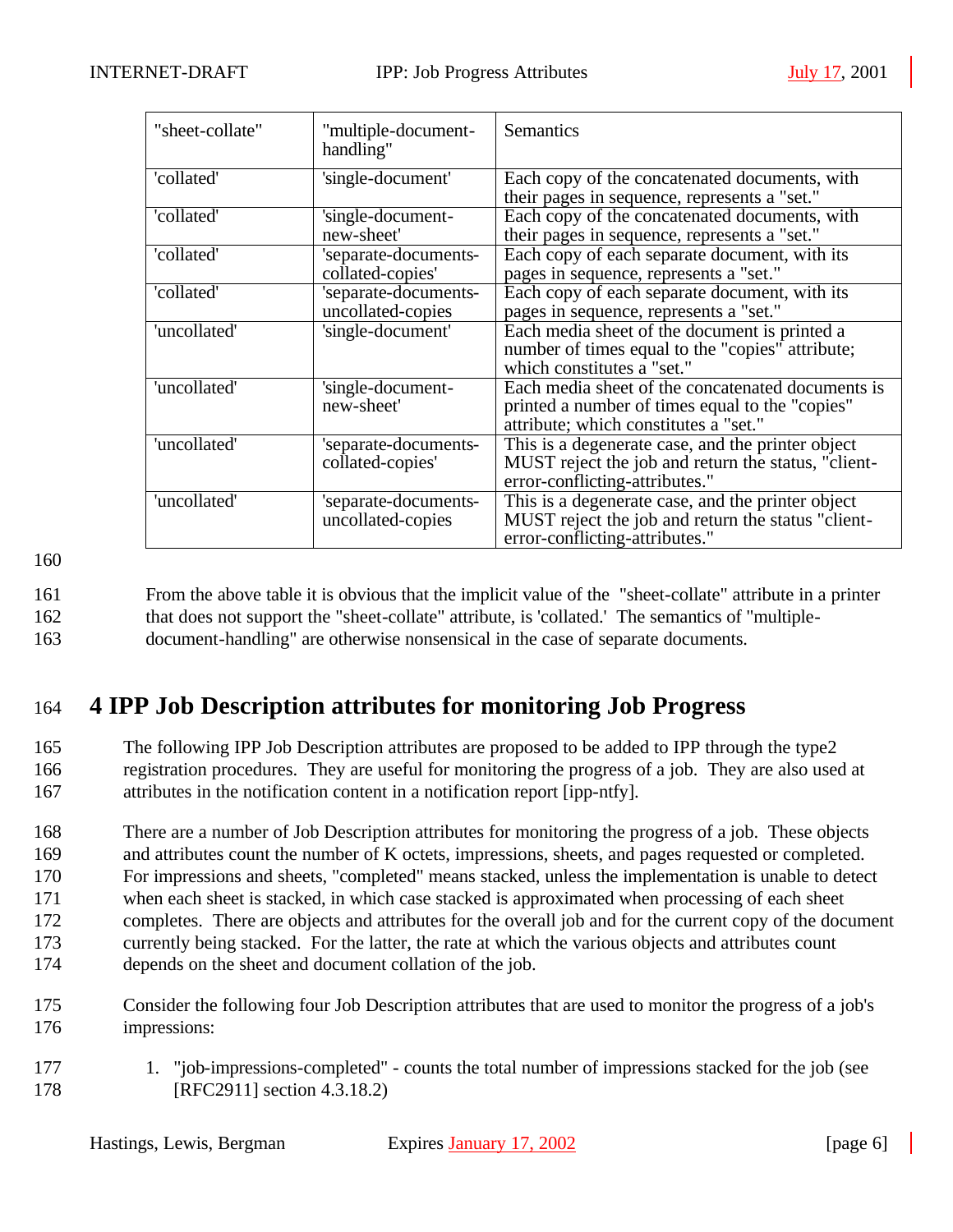| 179 | 2. "impressions-completed-current-copy" - counts the number of impressions stacked for the                   |
|-----|--------------------------------------------------------------------------------------------------------------|
| 180 | current document copy                                                                                        |
| 181 | 3. "sheet-completed-copy-number" - identifies the number of the copy for the current document                |
| 182 | being stacked where the first copy is 1.                                                                     |
| 183 | 4. "sheet-completed-document-number" - identifies the current document within the job that is                |
| 184 | being stacked where the first document in a job is 1. NOTE: this attribute SHOULD NOT be                     |
| 185 | implemented for implementations that only support one document per job.                                      |
| 186 | For each of the three types of job collation, a job with three copies of two documents $(1, 2)$ , where each |
| 187 | document consists of 3 impressions, the four variables have the following values as each sheet is stacked    |
| 188 | for one-sided printing:                                                                                      |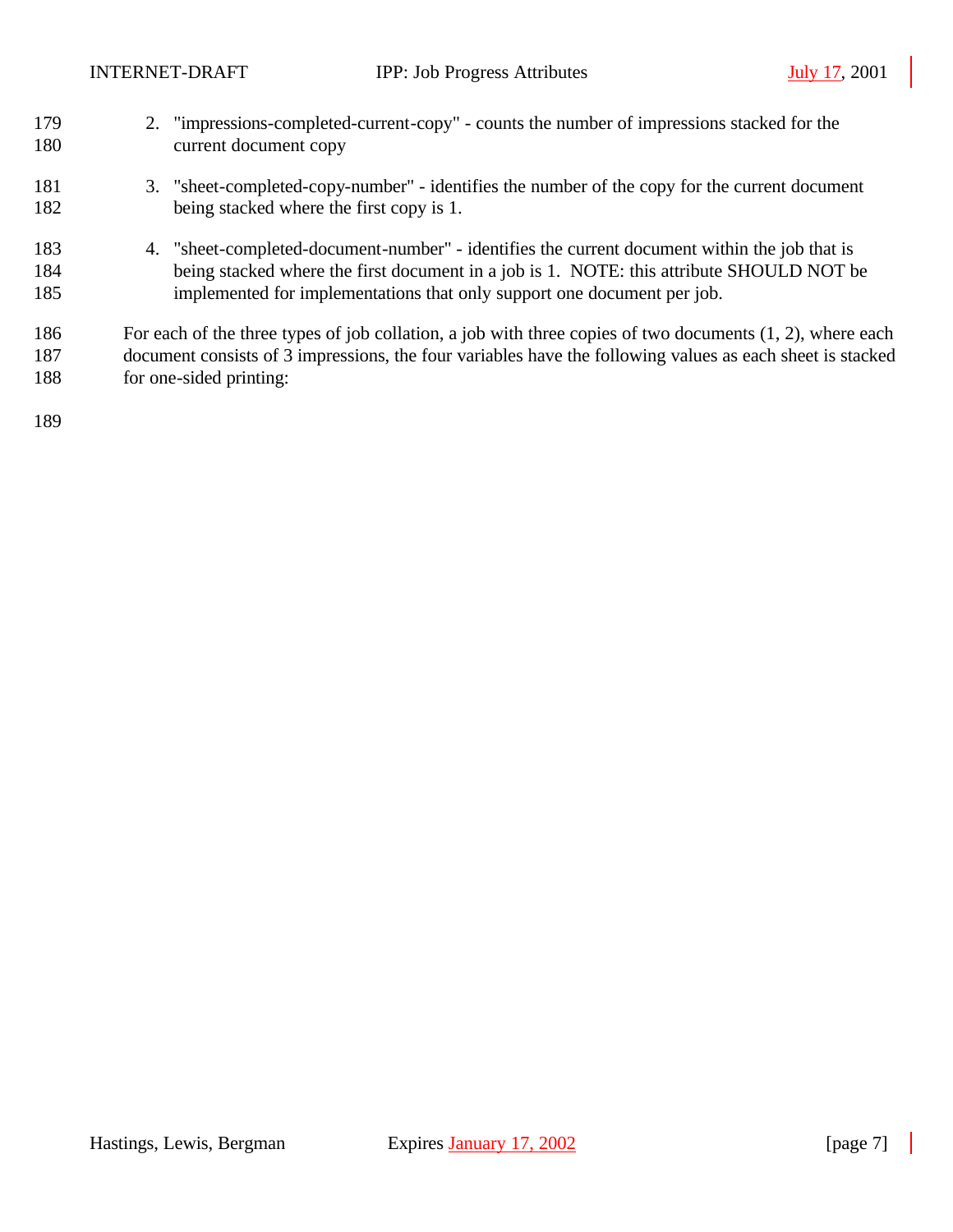# **"job-collation-type" = 'uncollated-sheets(3)'**

| "job-impressions-<br>completed" | "impressions-completed- "sheet-completed-<br>current-copy" | copy-number" | "sheet-completed-<br>document-number" |
|---------------------------------|------------------------------------------------------------|--------------|---------------------------------------|
|                                 |                                                            |              |                                       |
|                                 |                                                            |              |                                       |
| 2                               |                                                            | 2            |                                       |
| 3                               |                                                            |              |                                       |
| 4                               | 2                                                          |              |                                       |
| 5                               | 2                                                          |              |                                       |
| 6                               |                                                            |              |                                       |
| 7                               | 2<br>3                                                     |              |                                       |
| 8                               | 3                                                          | 2            |                                       |
| 9                               |                                                            |              |                                       |
| 10                              |                                                            |              | 2                                     |
| 11                              |                                                            |              | 2                                     |
| 12                              |                                                            |              | 2                                     |
| 13                              | 2                                                          |              | 2                                     |
| 14                              | 2                                                          | 2            | $\overline{2}$                        |
| 15                              | 2                                                          |              | 2                                     |
| 16                              | 3                                                          |              | 2                                     |
| 17                              | 3                                                          | 2            | 2                                     |
| 18                              | 3                                                          | 3            | $\overline{2}$                        |
|                                 |                                                            |              |                                       |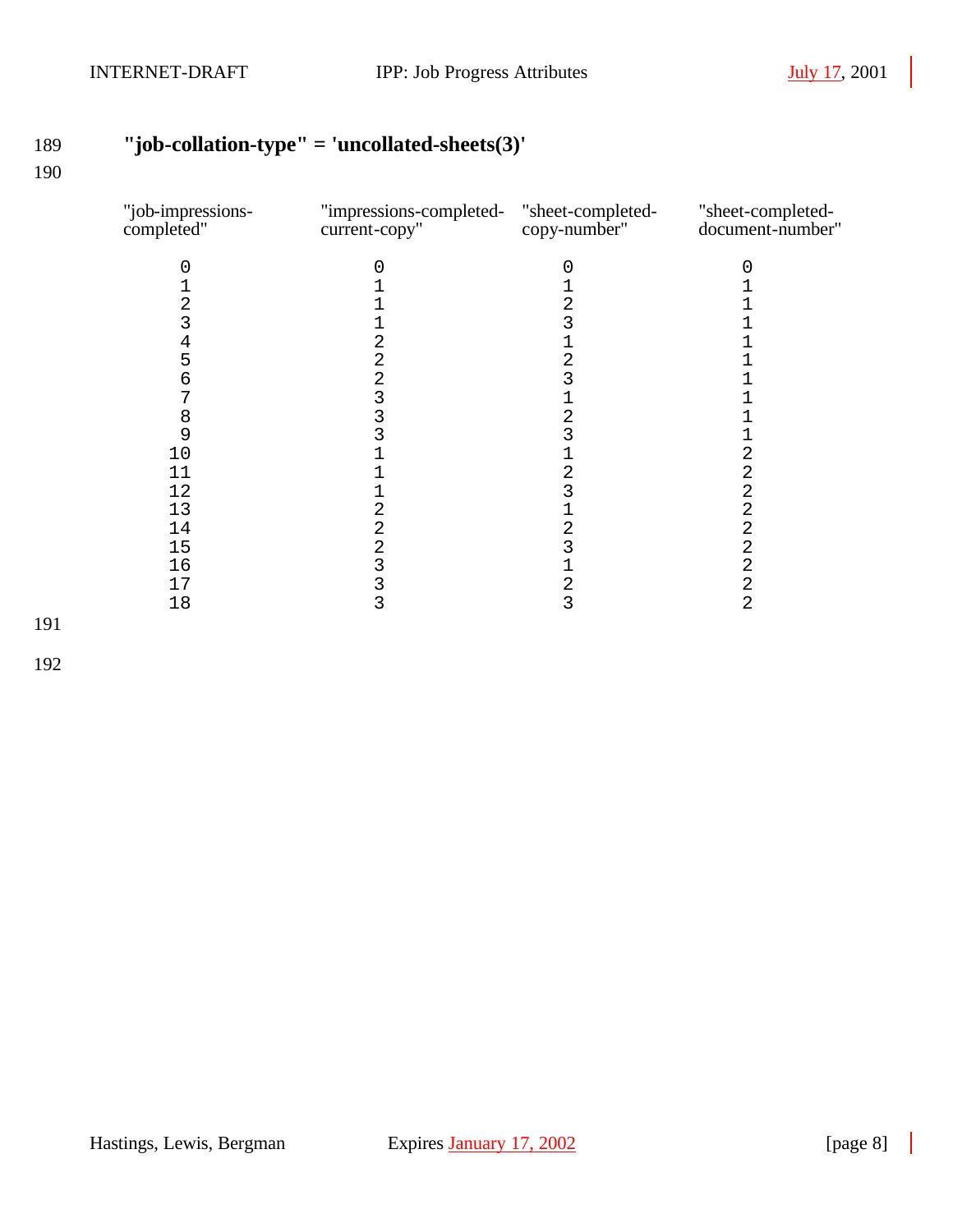# **"job-collation-type" = 'collated-documents(4)'**

#### 

| "impressions-<br>completed-current-<br>copy"                                                                                                                                                                              | "sheet-<br>completed-copy-<br>number"                | "sheet-<br>completed-<br>document-<br>number"                                                                                                                                                                                                                                      |
|---------------------------------------------------------------------------------------------------------------------------------------------------------------------------------------------------------------------------|------------------------------------------------------|------------------------------------------------------------------------------------------------------------------------------------------------------------------------------------------------------------------------------------------------------------------------------------|
| 0<br>1<br>$\frac{2}{3}$<br>$\begin{array}{c} 1 \\ 2 \\ 3 \end{array}$<br>$\overline{1}$<br>$\frac{2}{3}$<br>$\mathbf 1$<br>$\overline{2}$<br>$\overline{3}$<br>$\begin{array}{c} 1 \\ 2 \\ 3 \end{array}$<br>$\mathbf{1}$ | $\mathbf 0$<br>1<br>1<br>1<br>$\mathbf{1}$<br>1<br>1 | 0<br>1<br>$\mathbf 1$<br>$\mathbf 1$<br>$\overline{a}$<br>$\overline{a}$<br>$\overline{2}$<br>$\mathbf 1$<br>$\overline{1}$<br>$\mathbf 1$<br>$\overline{a}$<br>$\overline{a}$<br>$\overline{2}$<br>$\mathbf{1}$<br>$\mathbf 1$<br>$\mathbf 1$<br>$\overline{a}$<br>$\overline{c}$ |
|                                                                                                                                                                                                                           |                                                      | $\overline{2}$                                                                                                                                                                                                                                                                     |
|                                                                                                                                                                                                                           | $\frac{2}{3}$                                        | 222222333333                                                                                                                                                                                                                                                                       |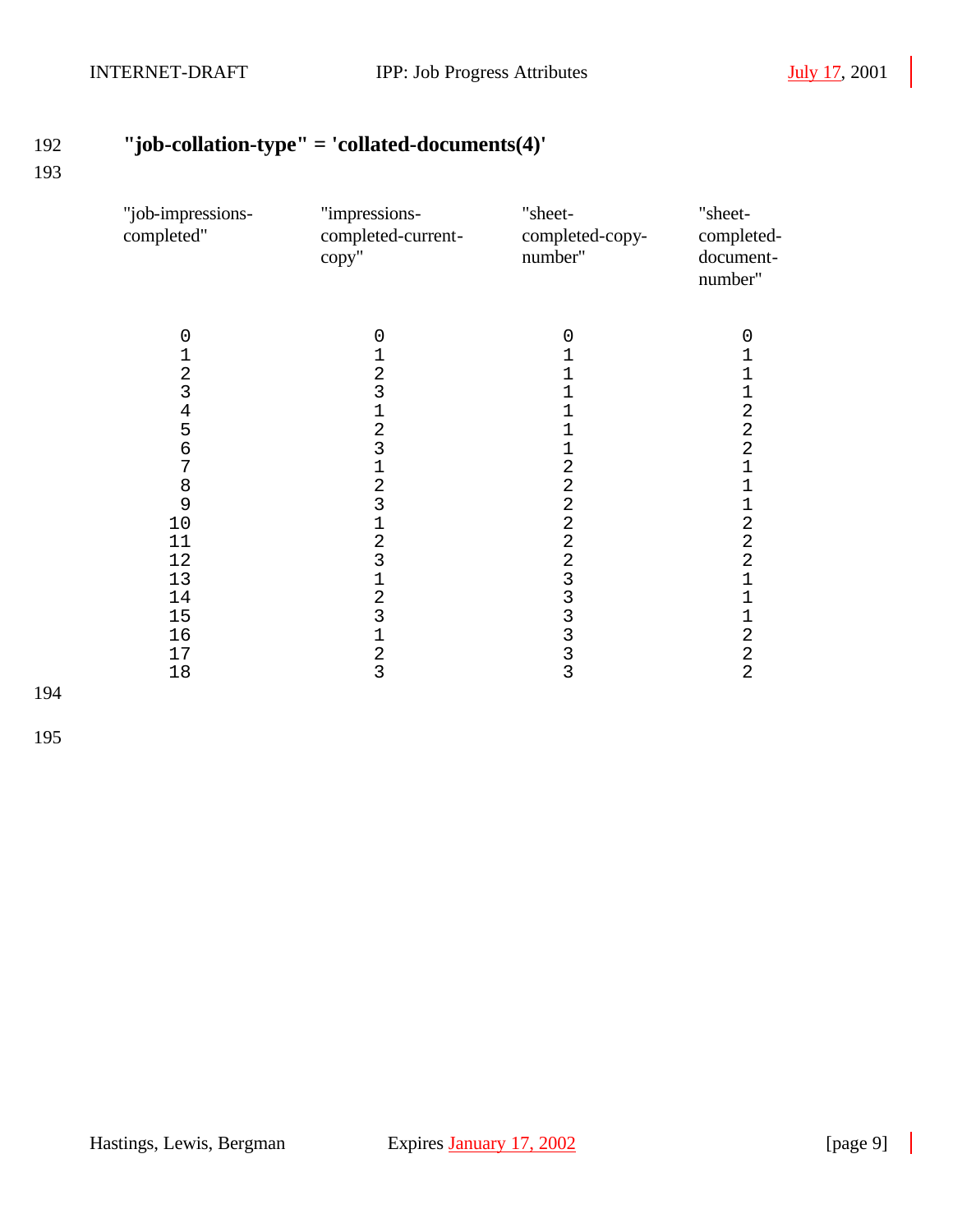| "job-impressions-<br>completed" | "impressions-<br>completed-current-<br>copy" | "sheet-<br>completed-copy-<br>number" | "sheet-<br>completed-<br>document-<br>number" |
|---------------------------------|----------------------------------------------|---------------------------------------|-----------------------------------------------|
| 0                               | 0                                            | 0                                     | 0                                             |
| 1                               | $\mathbf{1}$                                 | 1                                     | 1                                             |
| 2                               | $\begin{array}{c} 2 \\ 3 \\ 1 \end{array}$   |                                       | 1                                             |
| 3                               |                                              | 1                                     | 1                                             |
| $\overline{4}$                  |                                              | $\overline{2}$                        | $\overline{1}$                                |
| 5                               | $\overline{a}$                               | $\overline{2}$                        | 1                                             |
| 6                               | 3                                            | $\overline{a}$                        | 1                                             |
| 7                               | $\mathbf 1$                                  | 3                                     | 1                                             |
| 8                               |                                              | 3                                     | 1                                             |
| 9                               | $\begin{array}{c} 2 \\ 3 \\ 1 \end{array}$   | 3                                     | 1                                             |
| 10                              |                                              | 1                                     | $\overline{2}$                                |
| 11                              | $\frac{2}{3}$                                | 1                                     | $\overline{2}$                                |
| 12                              |                                              | 1                                     | $\overline{2}$                                |
| 13                              | $\begin{array}{c} 1 \\ 2 \\ 3 \end{array}$   | 2                                     | $\overline{2}$                                |
| 14                              |                                              | $\overline{c}$                        | $\mathbf 2$                                   |
| 15                              |                                              | $\overline{2}$                        | $\overline{2}$                                |
| 16                              | $\mathbf 1$                                  | 3                                     | $\overline{2}$                                |
| 17                              | $\overline{a}$                               | 3                                     | $\mathbf 2$                                   |
| 18                              | $\overline{3}$                               | 3                                     | $\overline{2}$                                |

 Job Collation includes sheet collation and document collation. Sheet collation is defined to be the ordering of sheets within a document copy. Document collation is defined to be ordering of document copies within a multi-document job. The value of the "job-collation-type" is affected by the value of the

"sheet-collate" Job Template attribute (see section 3.1), if supplied and supported.

### **"job-collation-type" = 'uncollated-documents(5)'**

Hastings, Lewis, Bergman Expires January 17, 2002 [page 10] 211 collator, the 'uncollated-sheets(3)' value may actually produce collated sheets as far as the user is concerned (in the output bins). However, when the job

'1' 'other': not one of the defined values

'2' 'unknown': the collation type is unknown

**4.1 job-collation-type (type2 enum)**

The Standard enum values are:

 '3' 'uncollated-sheets': No collation of the sheets within each document copy, i.e., each sheet of a document that is to produce multiple copies is replicated before the next sheet

in the document is processed and stacked. If the device has an output bin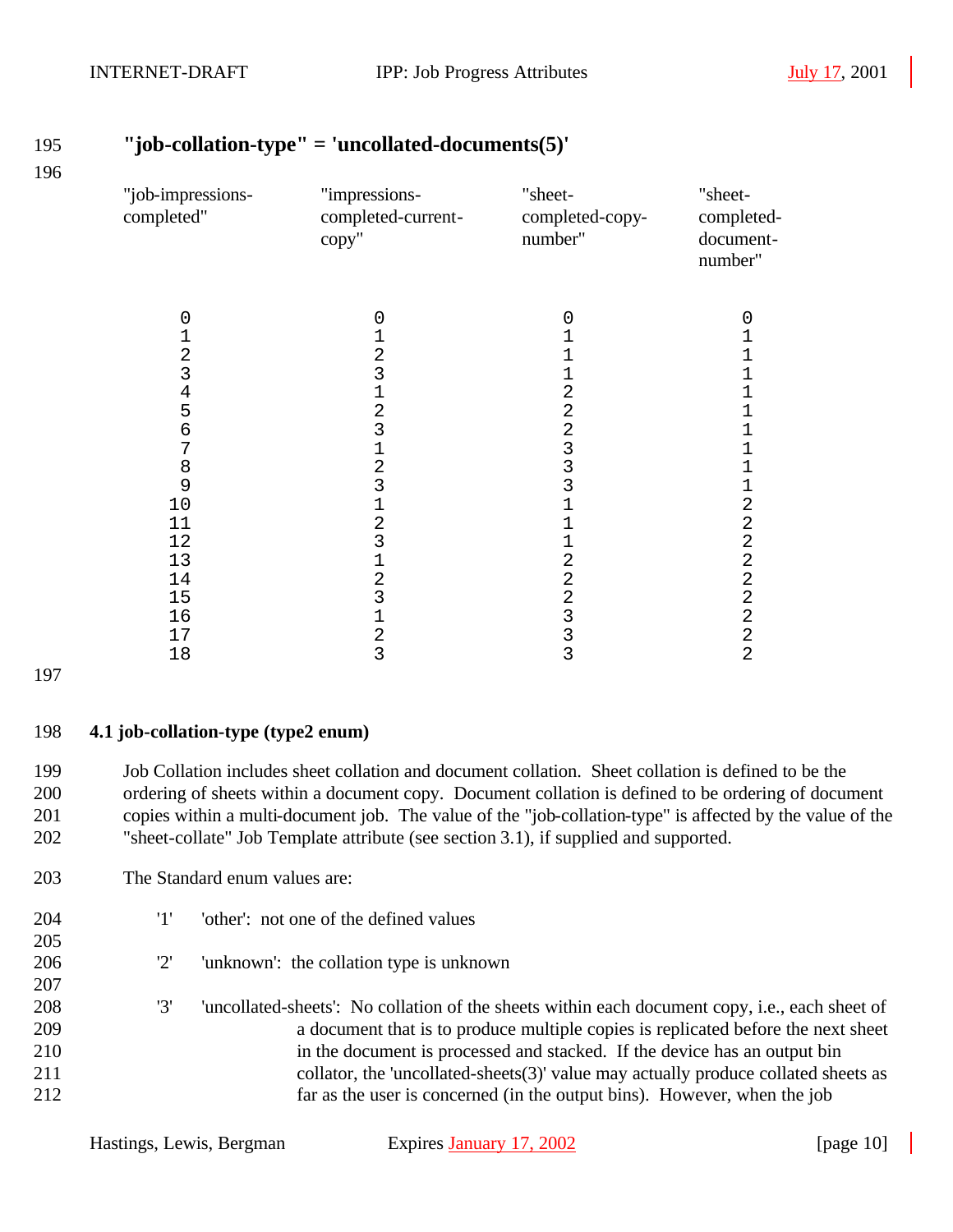| 213 |     | collation is the 'uncollated-sheets $(3)$ ' value, job progress is indistinguishable to a  |
|-----|-----|--------------------------------------------------------------------------------------------|
| 214 |     | monitoring application between a device that has an output bin collator and one            |
| 215 |     | that does not.                                                                             |
| 216 |     |                                                                                            |
| 217 | '4' | collated-documents': Collation of the sheets within each document copy is performed within |
| 218 |     | the printing device by making multiple passes over either the source or an                 |
| 219 |     | intermediate representation of the document. In addition, when there are                   |
| 220 |     | multiple documents per job, the i'th copy of each document is stacked before the           |
| 221 |     | j'th copy of each document, i.e., the documents are collated within each job               |
| 222 |     | copy. For example, if a job is submitted with documents, A and B, the job is               |
| 223 |     | made available to the end user as: A, B, A, B,  The 'collated-documents(4)'                |
| 224 |     | value corresponds to the IPP [RFC2911] 'separate-documents-collated-copies'                |
| 225 |     | keyword value of the "multiple-document-handling" attribute.                               |
| 226 |     |                                                                                            |
| 227 |     | If the job's "copies" attribute is '1' (or not supplied), then the "job-collation-         |
| 228 |     | type" attribute is defined to be '4'.                                                      |
| 229 |     |                                                                                            |
| 230 | '5' | 'uncollated-documents': Collation of the sheets within each document copy is performed     |
| 231 |     | within the printing device by making multiple passes over either the source or an          |
| 232 |     | intermediate representation of the document. In addition, when there are                   |
| 233 |     | multiple documents per job, all copies of the first document in the job are                |
| 234 |     | stacked before the any copied of the next document in the job, i.e., the                   |
| 235 |     | documents are uncollated within the job. For example, if a job is submitted with           |
| 236 |     | documents, A and B, the job is mad available to the end user as: A, A, , B, B,             |
| 237 |     | The 'uncollated-documents(5)' value corresponds to the IPP [RFC2911]                       |
| 238 |     | 'separate-documents-uncollated-copies' keyword value of the "multiple-                     |
| 239 |     | document-handling" attribute.                                                              |
| 240 |     | 4.2 sheet-completed-copy-number (integer(0:MAX))                                           |

 The number of the copy being stacked for the current document. This number starts at 0, is set to 1 when the first sheet of the first copy for each document is being stacked and is equal to n where n is the nth sheet stacked in the current document copy. If the value is unknown, the Printer MUST return the 'unknown' out-of-band value (see [RFC2911] section 4.1), rather than the -2 value used in some MIBs [rfc2707].

#### **4.3 sheet-completed-document-number (integer(0:MAX))**

 The ordinal number of the document in the job that is currently being stacked. This number starts at 0, increments to 1 when the first sheet of the first document in the job is being stacked, and is equal to n where n is the nth document in the job, starting with 1. If the value is unknown, the Printer MUST return the 'unknown' out-of-band value (see [RFC2911] section 4.1), rather than the -2 value used in some MIBs [rfc2707].

Implementations that only support one document jobs SHOULD NOT implement this attribute.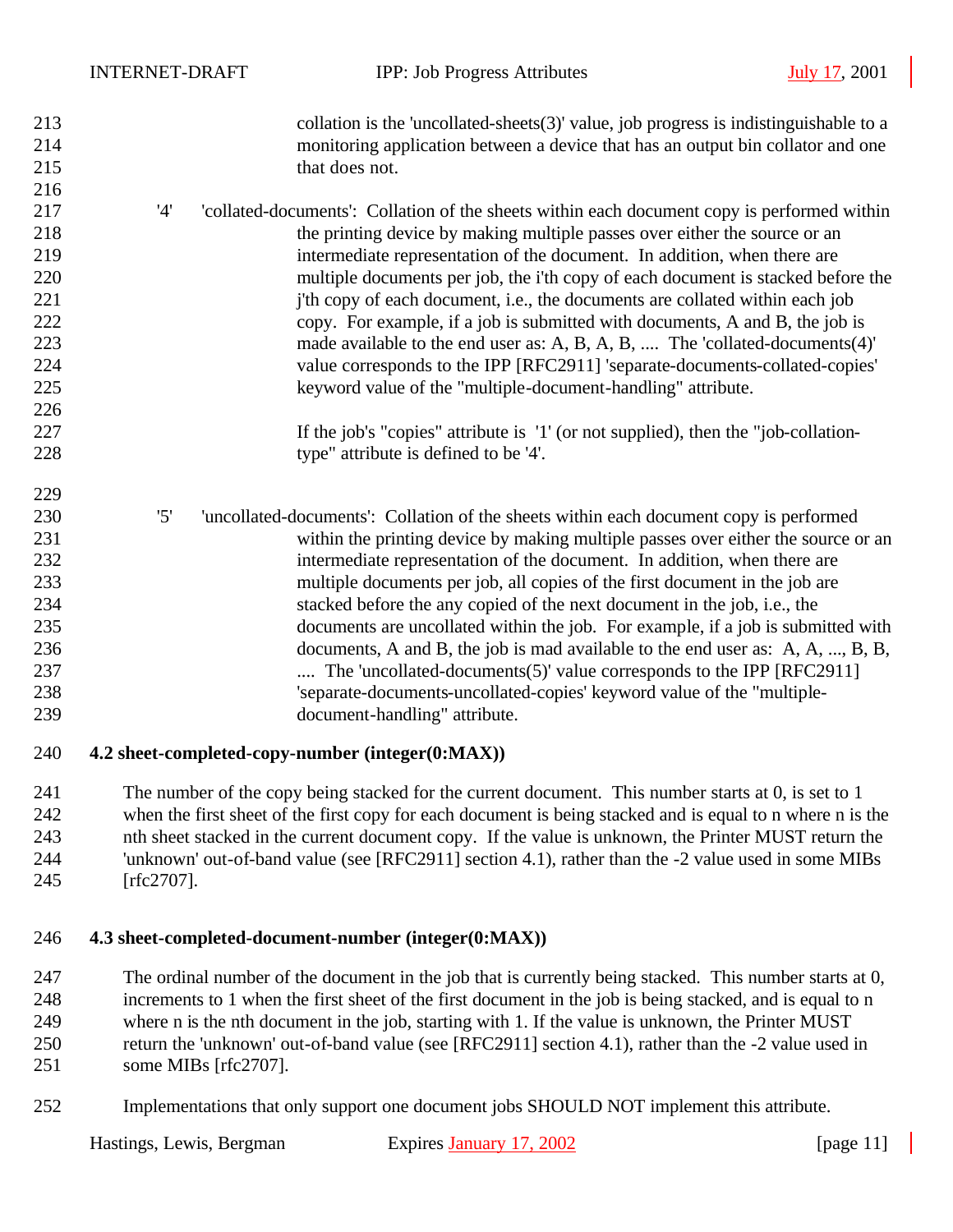#### **4.4 impressions-completed-current-copy (integer(0:MAX))**

The number of impressions completed by the device for the current copy of the current document so far.

For printing, the impressions completed includes interpreting, marking, and stacking the output. For

 other types of job services, the number of impressions completed includes the number of impressions processed. If the value is unknown, the Printer MUST return the 'unknown' out-of-band value (see

- [RFC2911] section 4.1), rather than the -2 value used in some MIBs [rfc2707].
- 
- This value SHALL be reset to 0 for each document in the job and for each document copy.

## **5 Conformance Requirements**

 This section summarizes the Conformance Requirements detailed in the definitions in this document. In 262 general each of the attributes defined in this document are OPTIONAL for a client and/or a Printer to 263 support, so that client and Printer implementers MAY implement any combination of these attributes.

### **6 IANA Considerations**

 The following table provides registration information for all of the attributes defined in this document. 266 These are to be registered This section contains the exact information for IANA to add to the IPP 267 Registries according to the procedures defined in RFC 2911 [RFC2911] section 6.2.

 *Note to RFC Editors: Replace RFC NNNN below with the RFC number for this document, so that it accurately reflects the content of the information for the IANA Registry.*

#### **6.1Attribute Registrations**

- 271 The attributes defined in this document will be published by IANA according to the procedures in RFC 2911 [RFC2911] section 6.2 with the following path:
- ftp.isi.edu/iana/assignments/ipp/attributes/
- The registry entry will contain the following information:

| 275<br>276<br>277<br>278<br>279        | Job Template attributes:<br>sheet-collate (type2 keyword)<br>sheet-default (type2 keyword)<br>sheet-supported (1setOf type2 keyword)                                                                                              | Ref.<br>RFC NNNN<br>RFC NNNN<br>RFC NNNN | Section:<br>3.1<br>3.1<br>3.1        |
|----------------------------------------|-----------------------------------------------------------------------------------------------------------------------------------------------------------------------------------------------------------------------------------|------------------------------------------|--------------------------------------|
| 280<br>281<br>282<br>283<br>284<br>285 | Job Description attributes:<br>job-collation-type (type2 enum)<br>sheet-completed-copy-number (integer(0:MAX))<br>sheet-completed-document-number (integer(0:MAX))RFC NNNN<br>impressions-completed-current-copy (integer(0:MAX)) | Ref.<br>RFC NNNN<br>RFC NNNN<br>RFC NNNN | Section:<br>4.1<br>4.2<br>4.3<br>4.4 |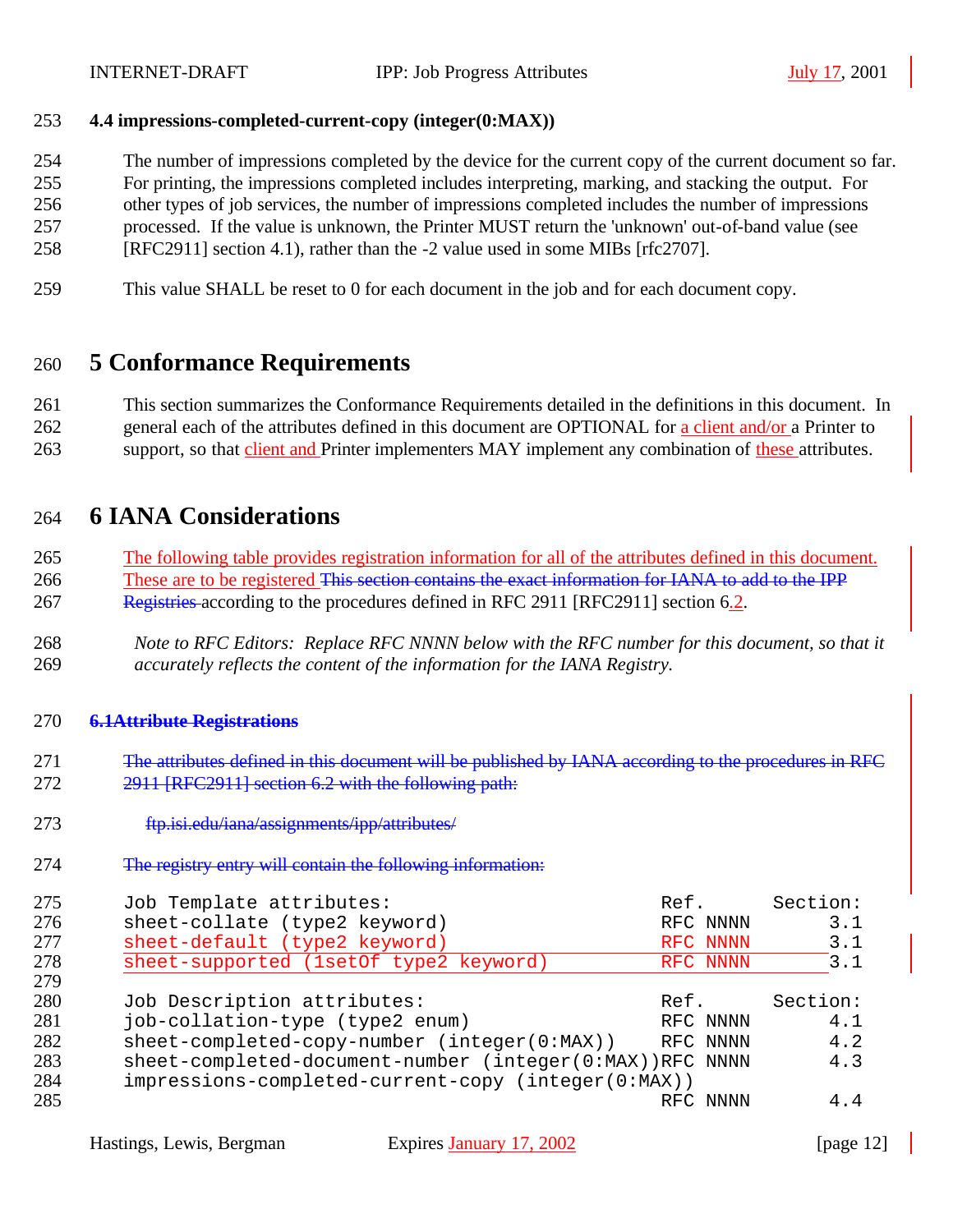| 286 |                                                                     |
|-----|---------------------------------------------------------------------|
| 287 | The resulting attribute registrations will be published in the      |
| 288 | ftp://ftp.iana.org/in-notesisi.edu/iana/assignments/ipp/attributes/ |
| 289 | area.                                                               |
| 290 |                                                                     |

## **7 Internationalization Considerations**

 The IPP extensions defined in this document require the same internationalization considerations as any of the Job Template and Job Descriptions attributes defined in IPP/1.1 [RFC2911].

### **8 Security Considerations**

 The IPP extensions defined in this document require the same security considerations as any of the Job Template attributes and Job Descriptions attributes defined in IPP/1.1 [RFC2911].

### **9 References**

 [ipp-iig] Hastings, T., Manros, C., "Internet Printing Protocol/1.1: draft-ietf-ipp-implementers-guide-v11- 031.txt, work in progress, May 9, 2000July 17, 2001.

| 301 | $[$ ipp-ntfy $]$                                                                                                                        |
|-----|-----------------------------------------------------------------------------------------------------------------------------------------|
| 302 | Isaacson, S., Martin, J., deBry, R., Hastings, T., Shepherd, M., Bergman, R., "IPP Event                                                |
| 303 | Notification Specification", <draft-ietf-ipp-not-spec-074.txt>, work in progress, August 30, 2000July</draft-ietf-ipp-not-spec-074.txt> |
| 304 | 17, 2001.                                                                                                                               |

| 305                  | [RFC2565]                                                                                          |
|----------------------|----------------------------------------------------------------------------------------------------|
| 306                  | Herriot, R., Butler, S., Moore, P., Tuner, R., "Internet Printing Protocol/1.0: Encoding and       |
| 307                  | Transport", RFC 2565, April 1999.                                                                  |
| 308                  | [RFC2566]                                                                                          |
| 309                  | deBry, R., , Hastings, T., Herriot, R., Isaacson, S., Powell, P., "Internet Printing Protocol/1.0: |
| 310                  | Model and Semantics", RFC 2566, April 1999.                                                        |
| 311                  | [RFC2567]                                                                                          |
| 312                  | Wright, D., "Design Goals for an Internet Printing Protocol", RFC 2567, April 1999.                |
| 313                  | [RFC2568]                                                                                          |
| $\sim$ $\sim$ $\sim$ |                                                                                                    |

 Zilles, S., "Rationale for the Structure and Model and Protocol for the Internet Printing Protocol", RFC 2568, April 1999.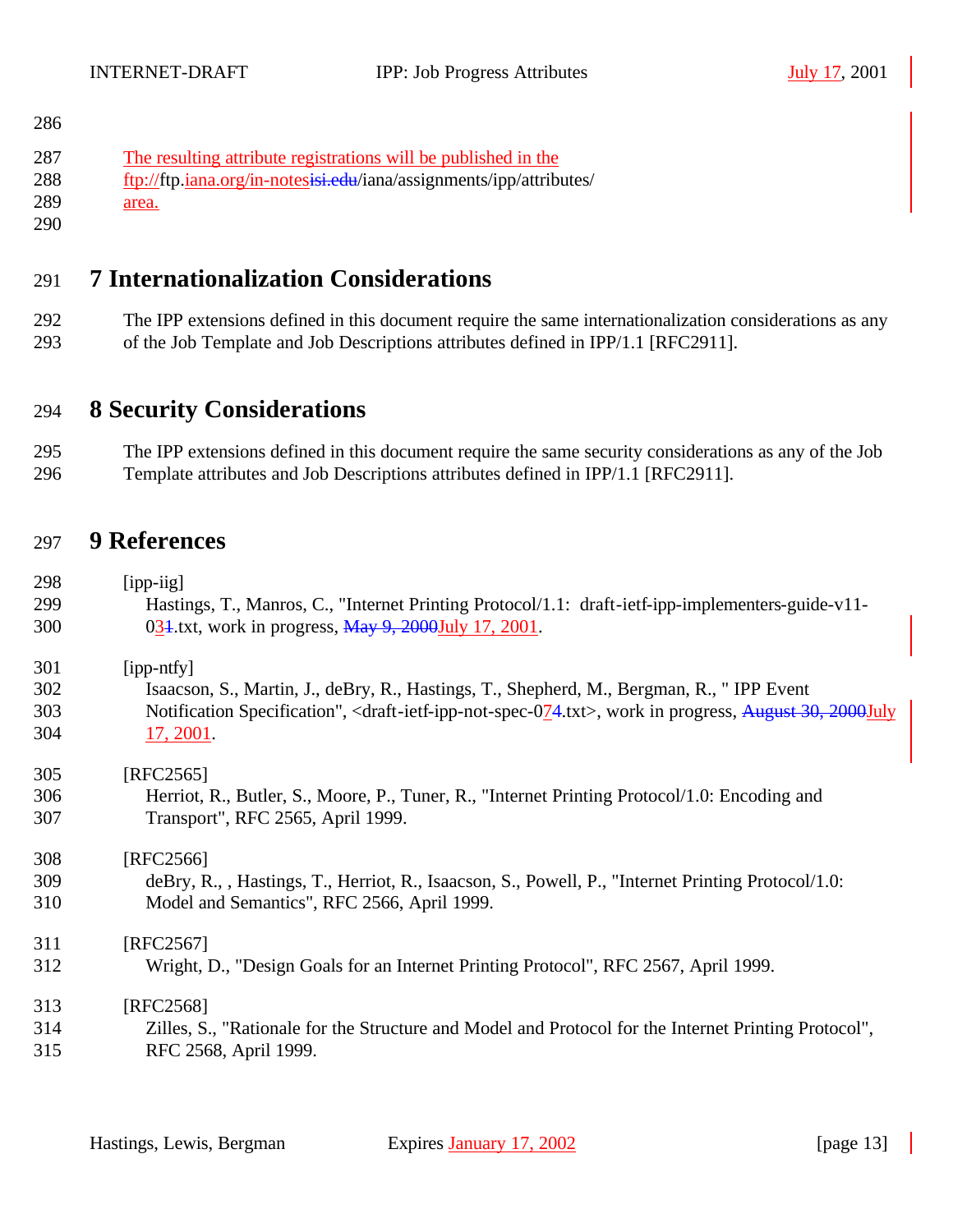| 316 | [RFC2569]                                                                                          |
|-----|----------------------------------------------------------------------------------------------------|
| 317 | Herriot, R., Hastings, T., Jacobs, N., Martin, J., "Mapping between LPD and IPP Protocols", RFC    |
| 318 | 2569, April 1999.                                                                                  |
| 319 | [RFC2707]                                                                                          |
| 320 | Bergman, R., Hastings, T., Isaacson, S., Lewis, H. "PWG Job Monitoring MIB - V1", RFC 2707,        |
| 321 | November, 1999.                                                                                    |
| 322 | [RFC2910]                                                                                          |
| 323 | Herriot, R., Butler, S., Moore, P., Tuner, R., "Internet Printing Protocol/1.1: Encoding and       |
| 324 | Transport", RFC 2910, September, 2000.                                                             |
| 325 | [RFC2911]                                                                                          |
| 326 | deBry, R., , Hastings, T., Herriot, R., Isaacson, S., Powell, P., "Internet Printing Protocol/1.1: |
| 327 | Model and Semantics", RFC 2911, September, 2000.                                                   |

# **10 Author's Addresses**

| 329 |                                    |
|-----|------------------------------------|
| 330 | <b>Tom Hastings</b>                |
| 331 | <b>Xerox Corporation</b>           |
| 332 | 737 Hawaii St. ESAE 231            |
| 333 | El Segundo, CA 90245               |
| 334 | Phone: 310-333-6413                |
| 335 | Fax: 310-333-5514                  |
| 336 | e-mail: hastings@cp10.es.xerox.com |
| 337 |                                    |
| 338 |                                    |
| 339 | Harry Lewis                        |
| 340 | <b>IBM</b>                         |
| 341 | P.O. Box 1900                      |
| 342 | Boulder, CO 80301-9191             |
| 343 |                                    |
| 344 | Phone: (303) 924-5337              |
| 345 | FAX:                               |
| 346 | e-mail: harryl@us.ibm.com          |
| 347 |                                    |
| 348 |                                    |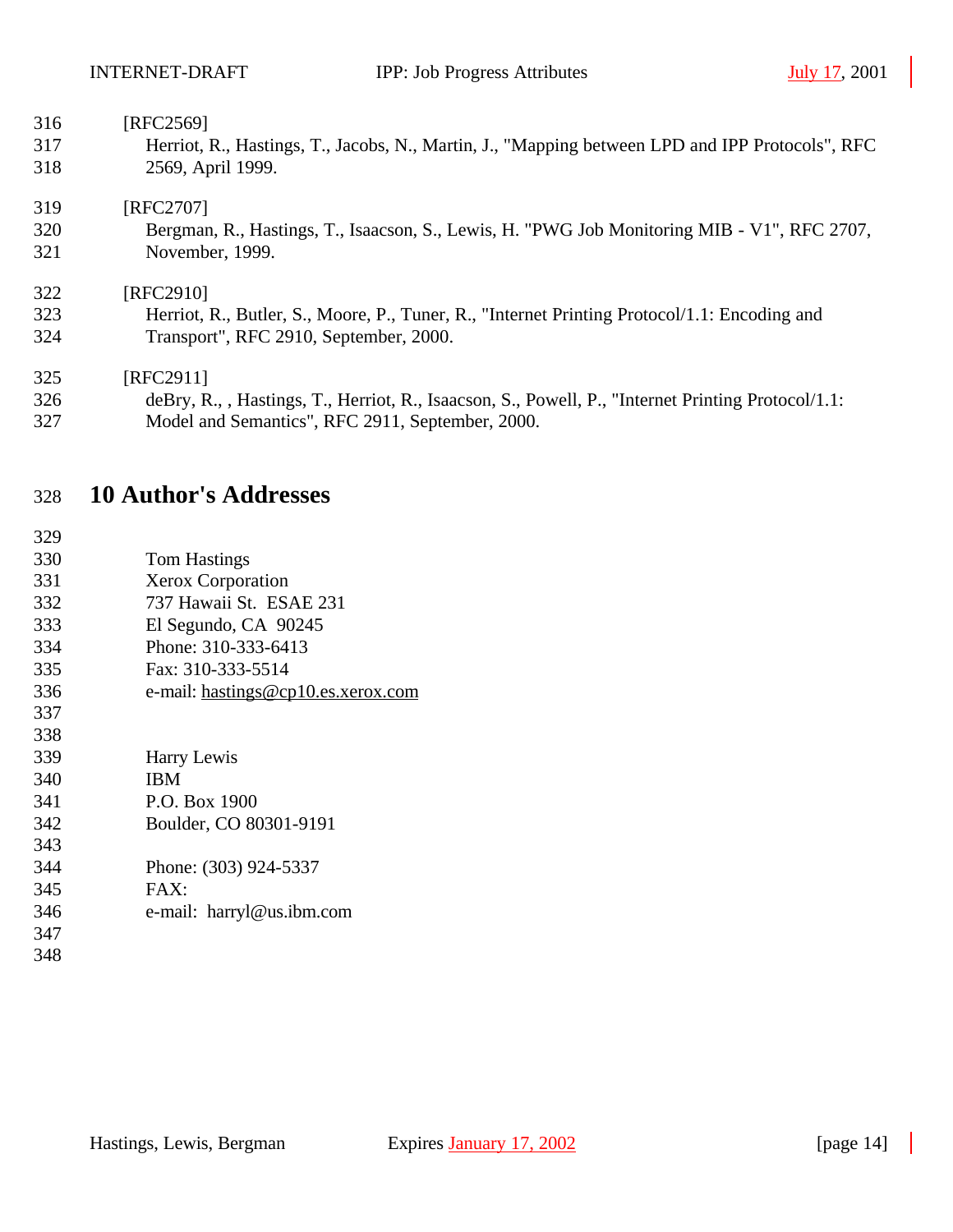| 349 | Ron Bergman (Editor)                                                                                       |
|-----|------------------------------------------------------------------------------------------------------------|
| 350 | Hitachi Koki Imaging Solutions                                                                             |
| 351 | 1757 Tapo Canyon Road                                                                                      |
| 352 | Simi Valley, CA 93063-3394                                                                                 |
| 353 |                                                                                                            |
| 354 | Phone: 805-578-4421                                                                                        |
| 355 | Fax: 805-578-4001                                                                                          |
| 356 | Email: rbergma@hitachi-hkis.com                                                                            |
| 357 |                                                                                                            |
| 358 | <b>IPP Web Page: http://www.pwg.org/ipp/</b>                                                               |
| 359 | IPP Mailing List: ipp@pwg.org                                                                              |
| 360 |                                                                                                            |
| 361 | To subscribe to the ipp mailing list, send the following email:                                            |
| 362 | 1) send it to majordomo@pwg.org                                                                            |
| 363 | 2) leave the subject line blank                                                                            |
| 364 | 3) put the following two lines in the message body:                                                        |
| 365 | subscribe ipp                                                                                              |
| 366 | end                                                                                                        |
| 367 |                                                                                                            |
| 368 | <u>Implementers of this specification document are encouraged to join the IPP Mailing List in order to</u> |
| 369 | participate in any discussions of clarification issues and review of registration proposals for additional |
| 370 | attributes and values. In order to reduce spam the mailing list rejects mail from non-subscribers, so you  |
| 371 | must subscribe to the mailing list in order to send a question or comment to the mailing list.             |
|     |                                                                                                            |

## **11 Description of the Base IPP Documents**

- The base set of IPP documents includes:
- Design Goals for an Internet Printing Protocol [RFC2567]
- Rationale for the Structure and Model and Protocol for the Internet Printing Protocol [RFC2568]
- Internet Printing Protocol/1.1: Model and Semantics [RFC2911]
- Internet Printing Protocol/1.1: Encoding and Transport [RFC2910]
- Internet Printing Protocol/1.1: Implementer's Guide [IPP-IIG]
- Mapping between LPD and IPP Protocols [RFC2569]
- The "Design Goals for an Internet Printing Protocol" document takes a broad look at distributed
- printing functionality, and it enumerates real-life scenarios that help to clarify the features that need to
- be included in a printing protocol for the Internet. It identifies requirements for three types of users:
- end users, operators, and administrators. It calls out a subset of end user requirements that are satisfied
- in IPP/1.0 [RFC2566, RFC2565]. A few OPTIONAL operator operations have been added to IPP/1.1 [RFC2911, RFC2910].
	- The "Rationale for the Structure and Model and Protocol for the Internet Printing Protocol" document describes IPP from a high level view, defines a roadmap for the various documents that form the suite of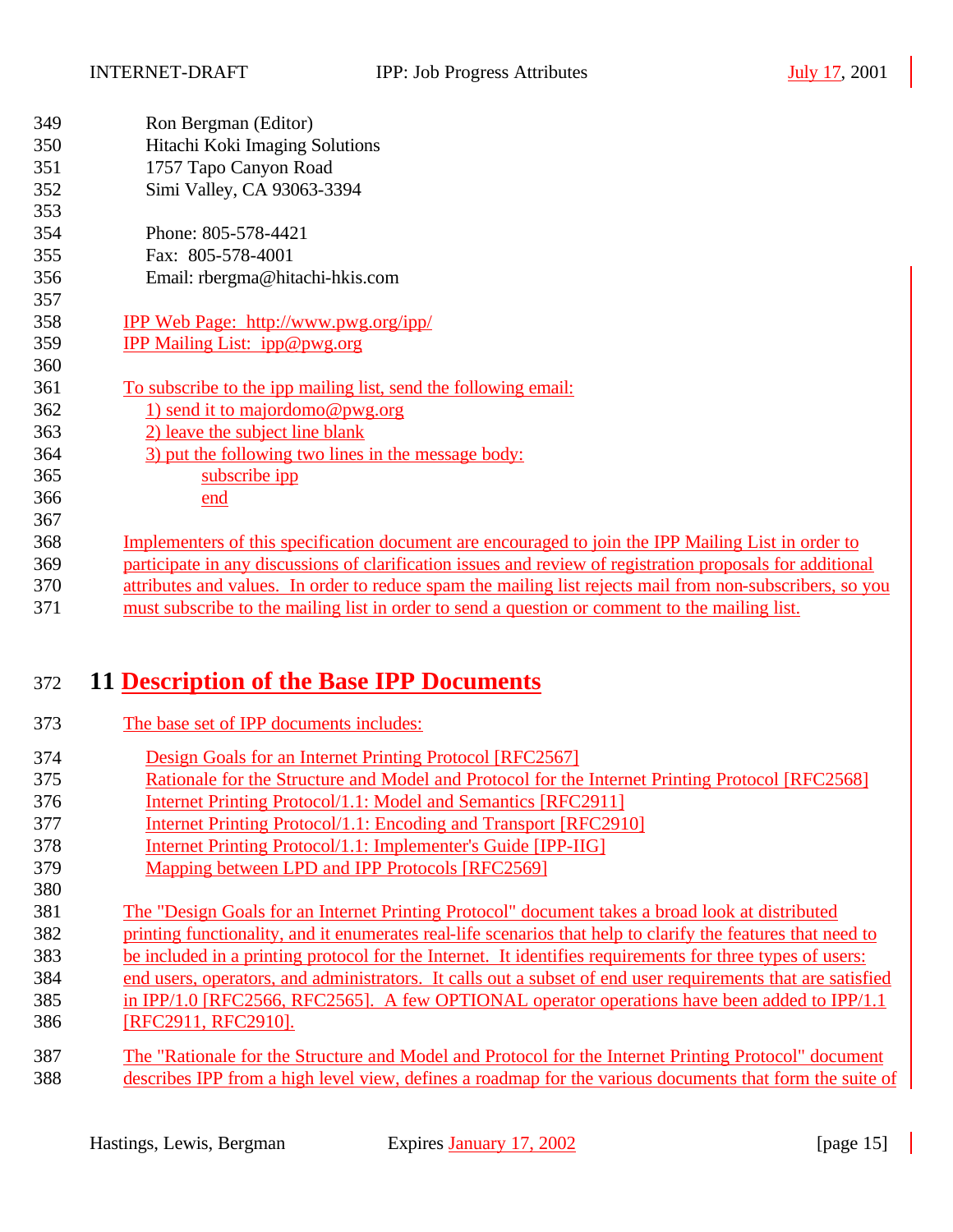| 389 | IPP specification documents, and gives background and rationale for the IETF IPP working group's         |
|-----|----------------------------------------------------------------------------------------------------------|
| 390 | major decisions.                                                                                         |
| 391 | The "Internet Printing Protocol/1.1: Model and Semantics" document describes a simplified model with     |
|     |                                                                                                          |
| 392 | abstract objects, their attributes, and their operations. The model introduces a Printer and a Job. The  |
| 393 | Job supports multiple documents per Job. The model document also addresses how security,                 |
| 394 | internationalization, and directory issues are addressed.                                                |
| 395 | The "Internet Printing Protocol/1.1: Encoding and Transport" document is a formal mapping of the         |
| 396 | abstract operations and attributes defined in the model document onto HTTP/1.1 [RFC2616]. It also        |
| 397 | defines the encoding rules for a new Internet MIME media type called "application/ipp". This document    |
| 398 | also defines the rules for transporting over HTTP a message body whose Content-Type is                   |
| 399 | "application/ipp". This document defines the 'ipp' scheme for identifying IPP printers and jobs.         |
| 400 | The "Internet Printing Protocol/1.1: Implementer's Guide" document gives insight and advice to           |
| 401 | implementers of IPP clients and IPP objects. It is intended to help them understand IPP/1.1 and some     |
| 402 | of the considerations that may assist them in the design of their client and/or IPP object               |
| 403 | implementations. For example, a typical order of processing requests is given, including error checking. |
| 404 | Motivation for some of the specification decisions is also included.                                     |
| 405 | The "Mapping between LPD and IPP Protocols" document gives some advice to implementers of                |
| 406 | gateways between IPP and LPD (Line Printer Daemon) implementations.                                      |
|     |                                                                                                          |
| 407 | In addition to the base IPP documents, the "Event Notification Specification" document [ipp-ntfy]        |
| 408 | defines OPTIONAL operations that allow a client to subscribe to printing related events. Subscriptions   |
| 409 | include "Per-Job subscriptions" and "Per-Printer subscriptions". Subscriptions are modeled as            |
| 410 | Subscription objects. Four other operations are defined for subscription objects: get attributes, get    |
| 411 | subscriptions, renew a subscription, and cancel a subscription.                                          |
|     |                                                                                                          |

## 412 **12 Full Copyright Statement**

413 Copyright (C) The Internet Society (2001). All Rights Reserved.

 This document and translations of it may be copied and furnished to others, and derivative works that comment on or otherwise explain it or assist in its implementation may be prepared, copied, published and distributed, in whole or in part, without restriction of any kind, provided that the above copyright notice and this paragraph are included on all such copies and derivative works. However, this

- 418 document itself may not be modified in any way, such as by removing the copyright notice or references
- 419 to the Internet Society or other Internet organizations, except as needed for the purpose of developing 420 Internet standards in which case the procedures for copyrights defined in the Internet Standards process 421 must be followed, or as required to translate it into languages other than English.
- 422 The limited permissions granted above are perpetual and will not be revoked by the Internet Society or 423 its successors or assigns.
- 424 This document and the information contained herein is provided on an "AS IS" basis and THE 425 INTERNET SOCIETY AND THE INTERNET ENGINEERING TASK FORCE DISCLAIMS ALL